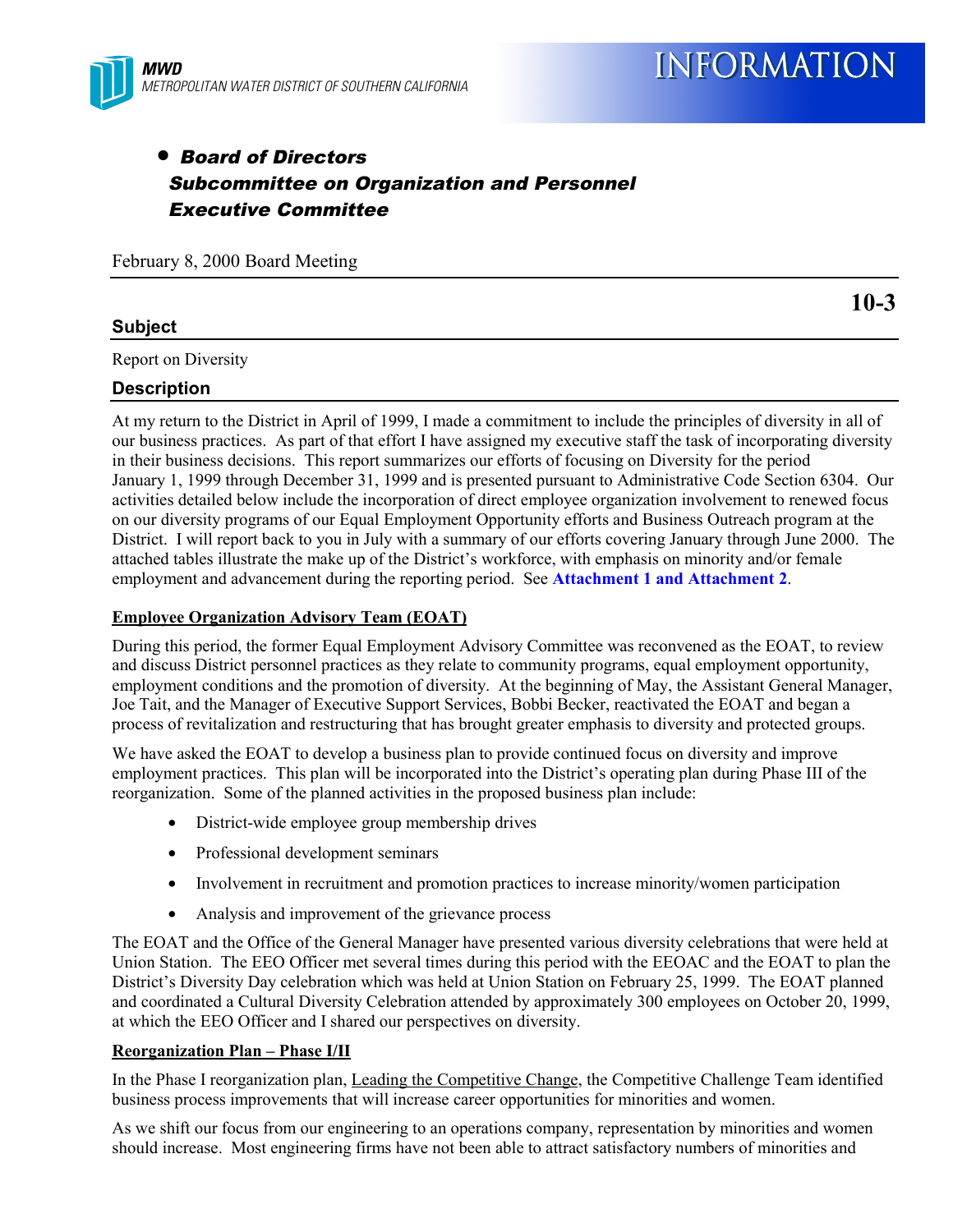women. As we open new opportunities throughout the rest of the organization, we will look again to employees first, as well as increasing our recruiting efforts to find viable candidates in from women and minority professionals.

Some of our new management positions resulting from the new organizational structure have increased the opportunity for diversity in our recruiting process from the internal staffing pool. Representation in our current management group is as follows:

| <b>Office of General Manager</b>                                   |                                                                      |                |
|--------------------------------------------------------------------|----------------------------------------------------------------------|----------------|
| <b>Position</b>                                                    | <b>Represented Group</b>                                             | <b>Number</b>  |
| General Manager                                                    | Hispanic                                                             | 1              |
| <b>Board Executive Officer</b>                                     | African American                                                     | 1              |
| Executive Assistant to the GM                                      | Hispanic                                                             | $1*$           |
|                                                                    | Asian/Female                                                         | 1              |
| Manager, Executive Support Svcs.                                   | Female                                                               | 1              |
| Competitive Action Coordinator                                     | African American/Female                                              | 1              |
| Total minority/women representation of 11 Executive Managers:      |                                                                      | 55%            |
| <b>Organizational Management</b>                                   |                                                                      |                |
| Group Manager                                                      | Asian                                                                | $\mathbf{1}$   |
|                                                                    | Hispanic                                                             | $1*$           |
|                                                                    | Female                                                               | 1              |
| Total minority/women representation of 5 Group Managers:           |                                                                      | 60%            |
| <b>Assistant Group Manager</b>                                     | Asian/Female                                                         | 1              |
|                                                                    | Black/Female                                                         | 1              |
|                                                                    | Native American                                                      | 1              |
|                                                                    | Hispanic                                                             | 1              |
|                                                                    | Female                                                               | 1              |
| Total minority/women representation of 5 Assistant Group Managers: |                                                                      | 100%           |
| <b>Section Manager</b>                                             | Asian/Female                                                         | 1              |
|                                                                    | Female                                                               | 1              |
|                                                                    | Hispanic                                                             | $\overline{2}$ |
| Total minority/women representation of 10 Section Managers:        |                                                                      | 40%            |
| <b>Assistant Section Manager</b>                                   | Asian                                                                | 1              |
|                                                                    | Total minority/women representation of 2 Assistant Section Managers: | 50%            |

\* This individual is fulfilling two roles in the organization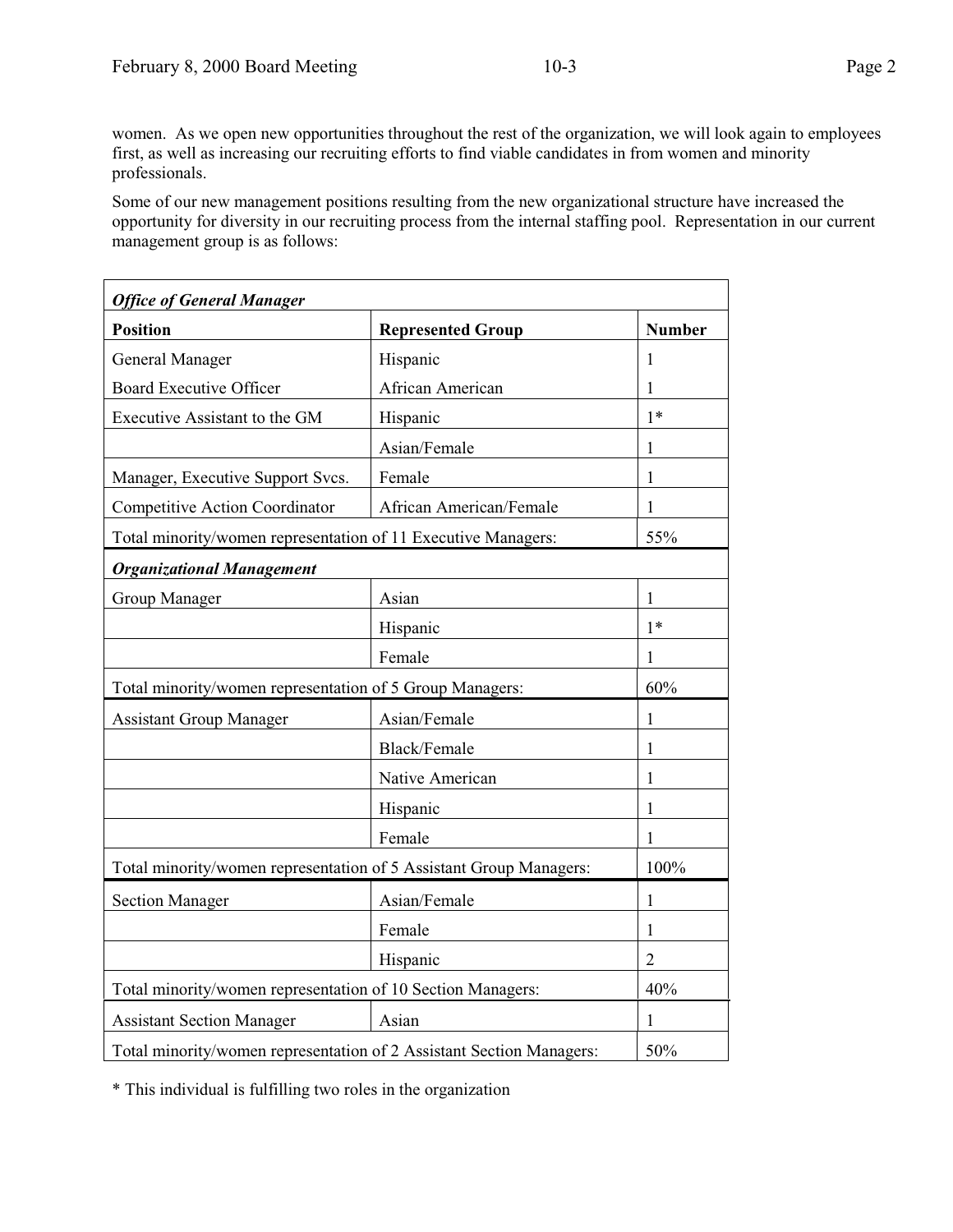**Business Outreach Manager and Equal Employment Officer Recruitment**

As a result of our refocused attention on diversity, we are in the process of hiring a new Equal Employee Opportunity Officer and Business Outreach Manager. These managers will develop new and creative strategies to attract minority and women participation in recruitment and business opportunities.

The Business Outreach Manager will report directly to our Assistant General Manager. As a means of providing viable opportunities for minority and women-owned businesses to participate equally in our business opportunities, the new manager will be involved at the beginning of our contract development stage through the process of the contract promotion.

The EEO office will report directly to Debbie Dillon, the Acting Manager of the Human Resources Section and work closely with the Office of the General Manager, the Legal Department, and the Employee Organization Advisory Team (EOAT). The position will work cooperatively with our employee groups and provide necessary EEO training, leadership in the development and implementation of strategies, programs, policies, and other actions relating to EEO compliance program matters. These changes are based on recommendations made by the Competitive Challenge Team. Suresh Radhakrishnan was appointed as the interim EEO Officer on September 8, 1999.

## **Diversity Analysis**

A statistical analysis of personnel activity for the period shows a total of ninety-five (95) promotions, of which 45.3 percent were awarded to minorities. Females accounted for 46.3 percent of those promoted.

One hundred and thirteen (113) employees separated from the District during this period, including 38.9 percent minorities and 36.3 percent females.

The District processed a total of 1,280 applications of which 60.6 percent self-identified as minority applicants. Females accounted for 40.2 percent of the applicants. A total of thirty-nine (39) hires during this period consisted of 41 percent minorities. The new-hire percentage of females was 61.5 percent. As a result of this activity, the total number of full-time regular employees at MWD as of December 31, 1999 was one thousand seven hundred and ninety six (1,796).

| <b>CATEGORY</b>                   | <b>NUMBER</b> | <b>PERCENTAGE</b> | <b>PERCENTAGE</b> |
|-----------------------------------|---------------|-------------------|-------------------|
|                                   | 12/31/1999    | 12/31/1999        | 12/31/1998*       |
| <b>TOTAL</b><br><b>EMPLOYEES</b>  | 1796          |                   |                   |
| <b>MALES</b>                      | 1347          | 75.0%             | 74.8%             |
| <b>FEMALES</b>                    | 449           | 25.0%             | 25.2%             |
| <b>MINORITIES</b>                 | 693           | 38.6%             | 38.5%             |
| <b>BLACK</b>                      | 152           | $8.5\%$           | 8.5%              |
| <b>HISPANIC</b>                   | 293           | 16.3%             | 15.8%             |
| <b>ASIAN</b>                      | 229           | 12.7%             | 13.1%             |
| <b>NATIVE</b><br><b>AMERICANS</b> | 19            | 1.1%              | $1.1\%$           |

## **MWD Workforce Composition as of 12/31/1999**

\* based on 1781 total employees as of 12/31/98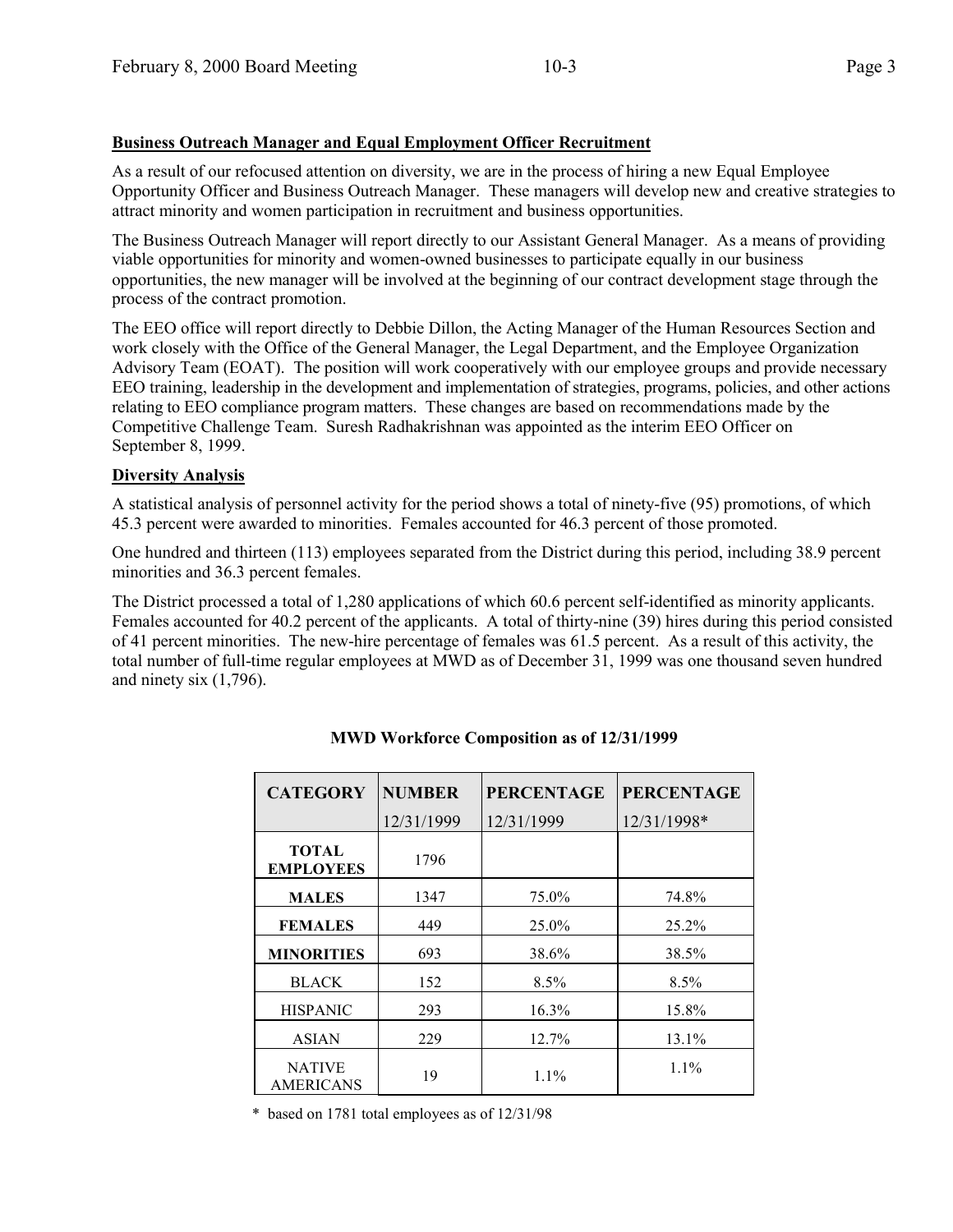## **Training**

The District is required to provide mandatory training relating to diversity to our employees, supervisors and managers. The chart below details the number of employees who have participated in some of the EEO related mandatory training classes and seminars provided at the District.

| Class/Seminar                                      | During this period | <b>To Date</b> | <b>Inception Year</b> |
|----------------------------------------------------|--------------------|----------------|-----------------------|
| <b>Preventing Sexual Harassment</b>                | 249                | $2,516*$       | 1993                  |
| <b>Diversity Awareness</b>                         | 273                | $2,120*$       | 1994                  |
| <b>AIDS</b> in the Workplace                       | 326                | $2,120*$       | 1996                  |
| <b>Sexual Orientation Workshop</b><br>$(SOW)**$    | 4                  | 810            | 1996                  |
| <b>Manager/Supervisor Orientation</b><br>$(MSO)**$ | 55                 | 314            | 1996                  |

\*Includes Regular Full-time and Part-time employees, Temporary employees, Recurrent employees and Agency Temporary employees of MWD.

\*\*Mandatory only for Managers, Supervisors and Lead-personnel. The numbers for SOW indicate that the majority of the target audience has attended the class. The numbers are low for MSO as it was temporarily on hold during Phase II of the reorganization. It will be reactivated in Phase III with a new curriculum.

"It is the philosophy and intent of the Metropolitan Water District of Southern California to ensure equal employment opportunity for all persons regardless of *race, gender, creed, national origin, color, disability as defined by law, disabled veteran status, Vietnam veteran status, religion, age (40 and above), medical condition as defined by law, marital status, ancestry or sexual orientation."*

## **Policy**

Administrative Code Section 6304

## **Fiscal Impact**

None

L. Wolfe

1/14/00 *Date*

*Roy L. Wolfe Acting Manager, Corporate Resources*

1/21/00s *General Manager Date*

**Attachment 1 – Applicant Rates Attachment 2 – Personnel Activity**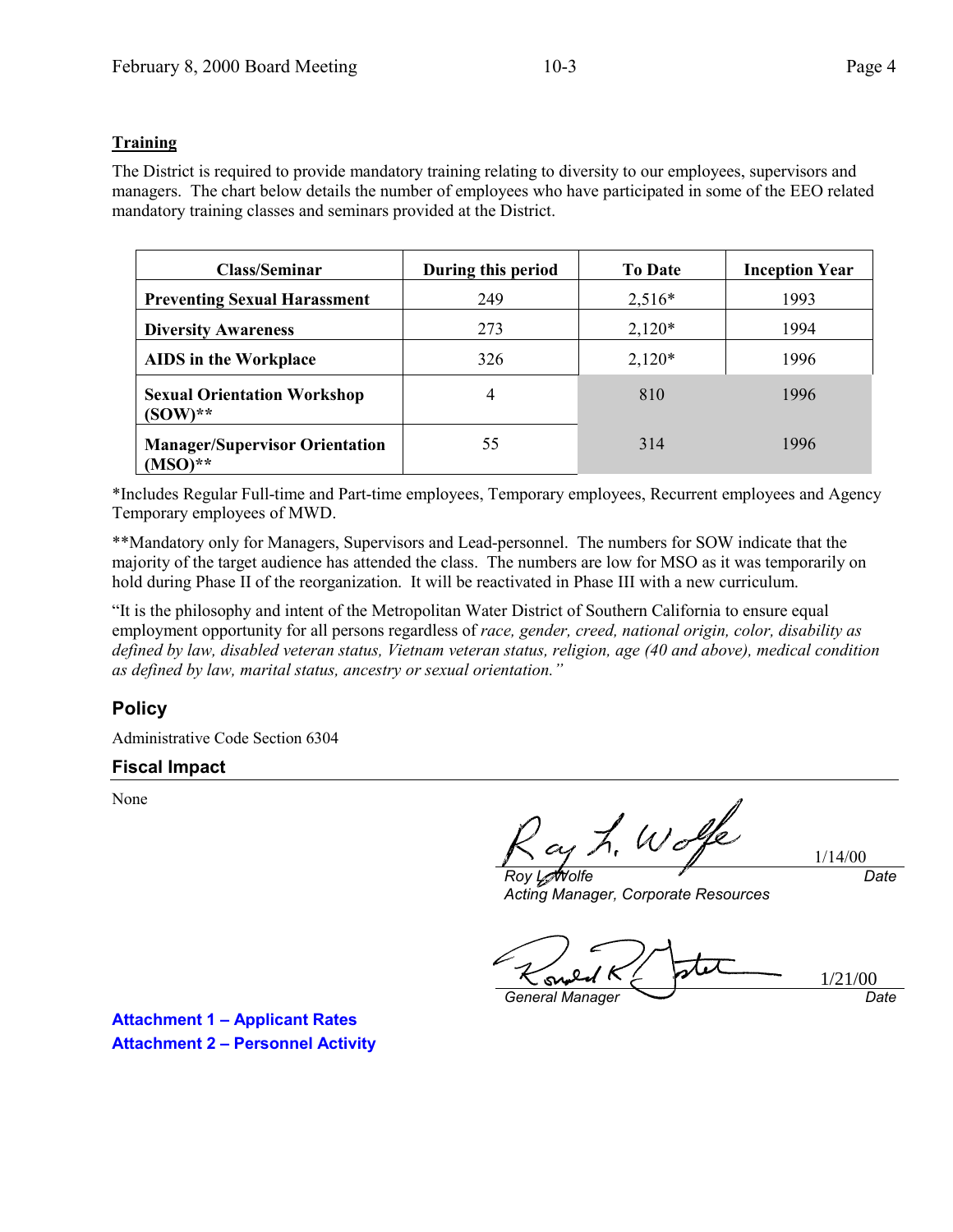

# METROPOLITAN WATER DISTRICT OF SOUTHERN CALIFORNIA Applicant Rates for the Period January 1, 1999 - December 31, 1999

| EEO-4                                          |                | Caucasian |               |         | <b>Black</b>   |        |                 | <b>HISPANIC</b> |        |               | <b>ASIAN</b> |        |                | NAT. AMER. |                 |               | <b>TOTALS</b> |      |
|------------------------------------------------|----------------|-----------|---------------|---------|----------------|--------|-----------------|-----------------|--------|---------------|--------------|--------|----------------|------------|-----------------|---------------|---------------|------|
| Category                                       | M              |           |               | M       |                |        | м               |                 |        | м             |              |        | м              |            |                 | м             | Е             |      |
|                                                |                |           |               |         |                |        |                 |                 |        |               |              |        |                |            |                 |               |               |      |
| <b>OFFICIALS/ADMINISTRATORS</b>                |                |           |               |         | $\Omega$       |        | $\Omega$        | <sup>0</sup>    |        |               |              |        | 0              |            |                 |               |               |      |
| % of Gender by Ethnicity                       | 100.00%        | 0.00%     |               | #DIV/0! | #DIV/0!        |        | #DIV/0!         | #DIV/0!         |        | #DIV/0!       | #VALUE!      |        | #DIV/0!        | #VALUE!    |                 |               |               |      |
| % of Total Applicants in Category              | 100.00%        |           | 0.00% 100.00% | 0.00%   | 0.00%          | 0.00%  | $0.00\%$        | $0.00\%$        | 0.00%  | 0.00%         | #VALUE!      | 0.00%  | $0.00\%$       | #VALUE!    |                 | 0.00% 100.00% | $0.00\%$      |      |
| <b>PROFESSIONALS</b>                           | 132            | 56        | 188           | 31      | 35             | 66     | 22              | 25              | 47     | 99            | 37           | 136    | $\Omega$       | $\Omega$   |                 | 284           | 153           | 437  |
| % of Gender by Ethnicity                       | 70.21%         | 29.79%    |               | 46.97%  | 53.03%         |        | 46.81%          | 53.19%          |        | 72.79%        | 27.21%       |        | #DIV/0!        | #DIV/0!    |                 |               |               |      |
| % of Total Applicants in Category              | 30.21%         | 12.81%    | 43.02%        | 7.09%   | 8.01%          | 15.10% | 5.03%           | 5.72%           | 10.76% | 22.65%        | 8.47%        | 31.12% | 0.00%          | 0.00%      | 0.00%           | 64.99%        | 35.01%        |      |
| <b>TECHNICIANS</b>                             | 44             | 24        | 68            | 12      | 5              | 17     | 14              | 9               | 23     | 24            | 23           | 47     | $\overline{2}$ |            |                 | 96            | 61            | 157  |
| % of Gender by Ethnicity                       | 64.71%         | 35.29%    |               | 70.59%  | 29.41%         |        | 60.87%          | 39.13%          |        | 51.06%        | 48.94%       |        | 100.00%        | 0.00%      |                 |               |               |      |
| % of Total Applicants in Category              | 28.03%         | 15.29%    | 43.31%        | 7.64%   | 3.18%          | 10.83% | 8.92%           | 5.73%           | 14.65% | 15.29%        | 14.65%       | 29.94% | 1.27%          | 0.00%      | 1.27%           | 61.15%        | 38.85%        |      |
| <b>PROTECTIVE SERVICES</b>                     | $\overline{2}$ |           |               |         | n              |        | $\overline{2}$  | <sup>0</sup>    |        |               |              |        | $\Omega$       |            |                 |               | 3             | 10   |
| % of Gender by Ethnicity                       | 40.00%         | 60.00%    |               | 100.00% | 0.00%          |        | 100.00%         | 0.00%           |        | #DIV/0!       | #DIV/0!      |        | #DIV/0!        | #DIV/0!    |                 |               |               |      |
| % of Total Applicants in Category              | 20.00%         | 30.00%    | 50.00%        | 30.00%  | 0.00%          | 30.00% | 20.00%          | $0.00\%$        | 20.00% | 0.00%         | 0.00%        | 0.00%  | 0.00%          | 0.00%      | 0.00%           | 70.00%        | 30.00%        |      |
| <b>PARAPROFESSIONALS</b>                       | 25             | 34        | 59            | 11      | 17             | 28     | 10 <sup>1</sup> | 12              | 22     | 20            | 40           | 60     | $\Omega$       | $\Omega$   |                 | 66            | 103           | 169  |
| % of Gender by Ethnicity                       | 42.37%         | 57.63%    |               | 39.29%  | 60.71%         |        | 45.45%          | 54.55%          |        | 33.33%        | 66.67%       |        | #DIV/0!        | #DIV/0!    |                 |               |               |      |
| % of Total Applicants in Category              | 14.79%         | 20.12%    | 34.91%        | 6.51%   | 10.06%         | 16.57% | 5.92%           | 7.10%           | 13.02% | 11.83%        | 23.67%       | 35.50% | 0.00%          | 0.00%      | 0.00%           | 39.05%        | 60.95%        |      |
| <b>OFFICE &amp; CLERICAL</b>                   |                | 46        | 50            | 10      | 60             | 70     |                 | 53              | 60     | 6             | 25           | 31     | $\Omega$       |            |                 | 27            | 188           | 215  |
| % of Gender by Ethnicity                       | 8.00%          | 92.00%    |               | 14.29%  | 85.71%         |        | 11.67%          | 88.33%          |        | 19.35%        | 80.65%       |        | 0.00%          | 100.00%    |                 |               |               |      |
| % of Total Applicants in Category              | 1.86%          | 21.40%    | 23.26%        | 4.65%   | 27.91%         | 32.56% | 3.26%           | 24.65%          | 27.91% | 2.79%         | 11.63%       | 14.42% | 0.00%          | 1.86%      | 1.86%           | $12.56\%$     | 87.44%        |      |
| <b>SKILLED CRAFT WORKERS</b>                   | 70             |           | 70            |         | U              |        | 14              | <sup>0</sup>    | 14     |               |              |        |                |            |                 | 102           | U             | 102  |
| % of Gender by Ethnicity                       | 100.00%        | 0.00%     |               | 100.00% | 0.00%          |        | 100.00%         | 0.00%           |        | 100.00%       | 0.00%        |        | 100.00%        | 0.00%      |                 |               |               |      |
| % of Total Applicants in Category              | 68.63%         | 0.00%     | 68.63%        | 7.84%   | 0.00%          | 7.84%  | 13.73%          | $0.00\%$        | 13.73% | 8.82%         | 0.00%        | 8.82%  | 0.98%          | 0.00%      |                 | 0.98% 100.00% | $0.00\%$      |      |
| <b>SERVICE-MAINTENANCE</b>                     | 58             | 2         | 60            | 40      | $\mathfrak{p}$ | 42     | 59              | 3               | 62     | 19            | ∩            | 19     | 3              | U          |                 | 179           |               | 186  |
| % of Gender by Ethnicity                       | 96.67%         | 3.33%     |               | 95.24%  | 4.76%          |        | 95.16%          | 4.84%           |        | 100.00%       | 0.00%        |        | 100.00%        | 0.00%      |                 |               |               |      |
| % of Total Applicants in Category              | 31.18%         | 1.08%     | 32.26%        | 21.51%  | 1.08%          | 22.58% | 31.72%          | 1.61%           | 33.33% | 10.22%        | 0.00%        | 10.22% | 1.61%          | 0.00%      | 1.61%           | 96.24%        | 3.76%         |      |
| <b>ETHNICITY &amp; GENDER</b><br><b>TOTALS</b> | 339            | 165       | 504           | 115     | 119            | 234    | 128             | 102             | 230    | 177           | 125          | 302    | 6              |            | 10 <sup>1</sup> | 765           | 515           | 1280 |
| <b>% OF ETHNICITY &amp; GENDER</b>             | 26.48%         | 12.89%    | 39.38%        | 8.98%   | 9.30%          |        | 18.28% 10.00%   | 7.97%           |        | 17.97% 13.83% | 9.77%        | 23.59% | 0.47%          | 0.31%      | 0.78%           | 59.77%        | 40.23%        |      |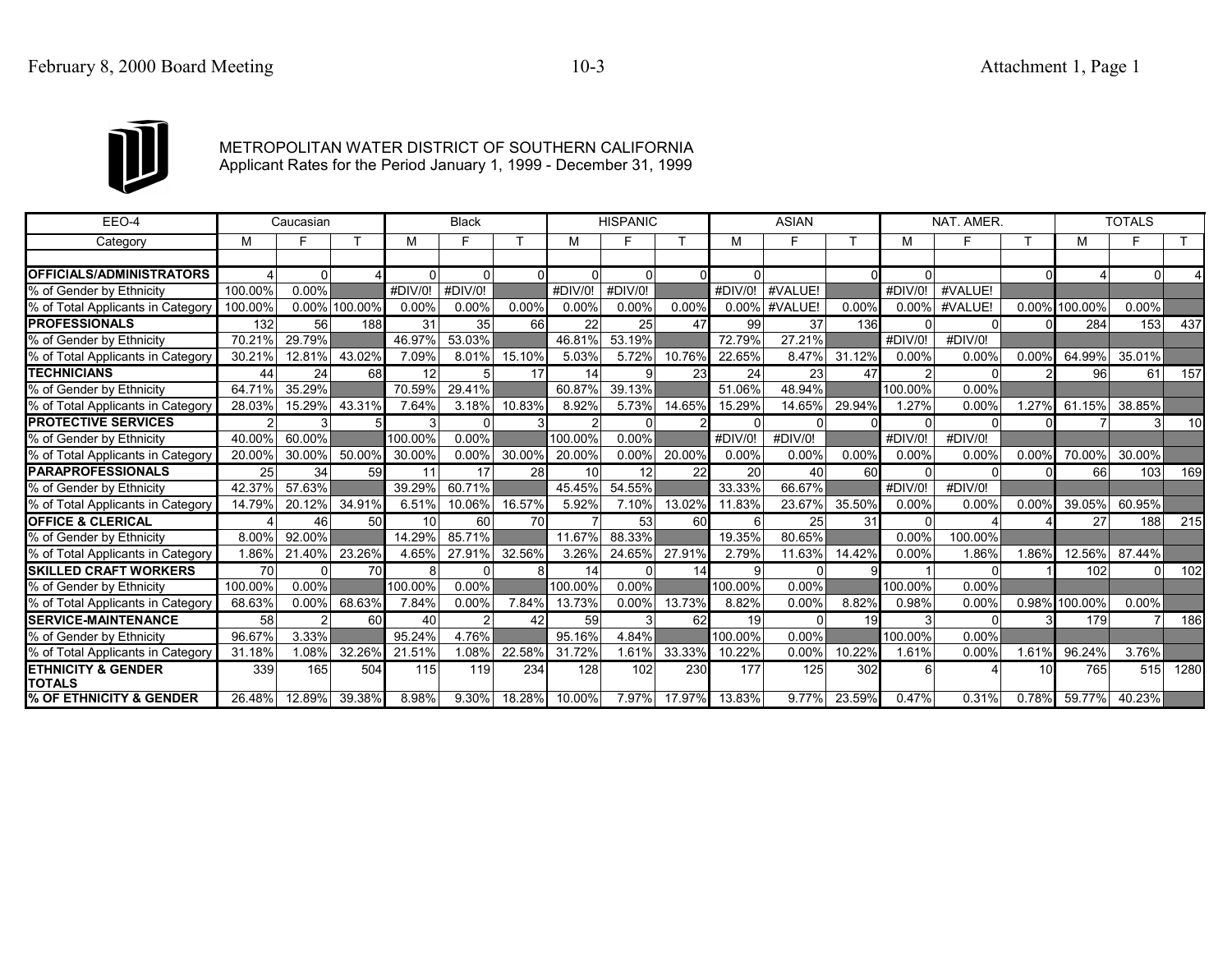For the period 01/01/1999 through 12/31/1999 Personnel Action: HIR--Hire Action Reason: --

|                              |                | Sex      |          | $(1)$ -White |             | $(2)$ -Black |             | $(3)$ -Hispanic |             | $(4)$ -Asian |          |          | $(5)$ -Am. Indian | $(6) - N/A$ |            |
|------------------------------|----------------|----------|----------|--------------|-------------|--------------|-------------|-----------------|-------------|--------------|----------|----------|-------------------|-------------|------------|
| EE04 Category                | Total<br>----- | М        | F        | М            | $_{\rm F}$  | М            | $\mathbf F$ | M               | F           | М            | F        | М        | F                 | М           | F          |
| Officials and Administrators |                |          | $\Omega$ |              | $\Omega$    | 0            | $\circ$     | $\circ$         | $\circ$     | $\circ$      | $\circ$  | $\circ$  | $\circ$           | $\mathbf 0$ | $\circ$    |
| Professionals                | 0              | $\circ$  | $\circ$  | $\circ$      | $\circ$     | $\circ$      | $\circ$     | $\circ$         | $\mathbb O$ | $\circ$      | $\circ$  | $\circ$  | $\circ$           | $\circ$     | $^{\circ}$ |
| Technicians                  | 0              | $\circ$  | $\circ$  | $\circ$      | $\circ$     | $\circ$      | $\circ$     | $\circ$         | $\mathbb O$ | $\circ$      | $\circ$  | $\circ$  | $\circ$           | $\circ$     | $\circ$    |
| Protective Service           | $\Omega$       | $\Omega$ | $\circ$  | $\circ$      | $\circ$     | $\circ$      | $\circ$     | $\circ$         | $\mathbf 0$ | $\circ$      | $\circ$  | $\circ$  | $\circ$           | $\circ$     | $\circ$    |
| Paraprofessionals            | $\Omega$       | $\circ$  | $\circ$  | $\circ$      | $\circ$     | $\circ$      | $\circ$     | $\circ$         | $\circ$     | $\circ$      | $\circ$  | $\circ$  | $\circ$           | $\circ$     | $\circ$    |
| Office/Clerical              | 0              | $\circ$  | $\circ$  | $\circ$      | $\circ$     | $\circ$      | $\circ$     | $\circ$         | $\circ$     | $\circ$      | $\circ$  | $\circ$  | $\circ$           | $\circ$     | $\circ$    |
| Skilled Craft                | $\Omega$       | $\Omega$ | $\Omega$ | $\Omega$     | $\Omega$    | $\circ$      | $\circ$     | $\circ$         | $\Omega$    | $\Omega$     | $\Omega$ | $\Omega$ | $\Omega$          | $\circ$     | $\Omega$   |
| Service Maintenance          | $\Omega$       | $\Omega$ | $\circ$  | $\circ$      | $\circ$     | $\circ$      | $\circ$     | $\circ$         | $\mathbf 0$ | $\circ$      | $\circ$  | $\circ$  | $\circ$           | $\circ$     | $\Omega$   |
| TOTAL                        |                |          | $\circ$  | $\mathbf{1}$ | $\mathbf 0$ | 0            | $\circ$     | $\circ$         | $\mathbf 0$ | $\circ$      | $\circ$  | 0        | $\circ$           | $\mathbf 0$ | $^{\circ}$ |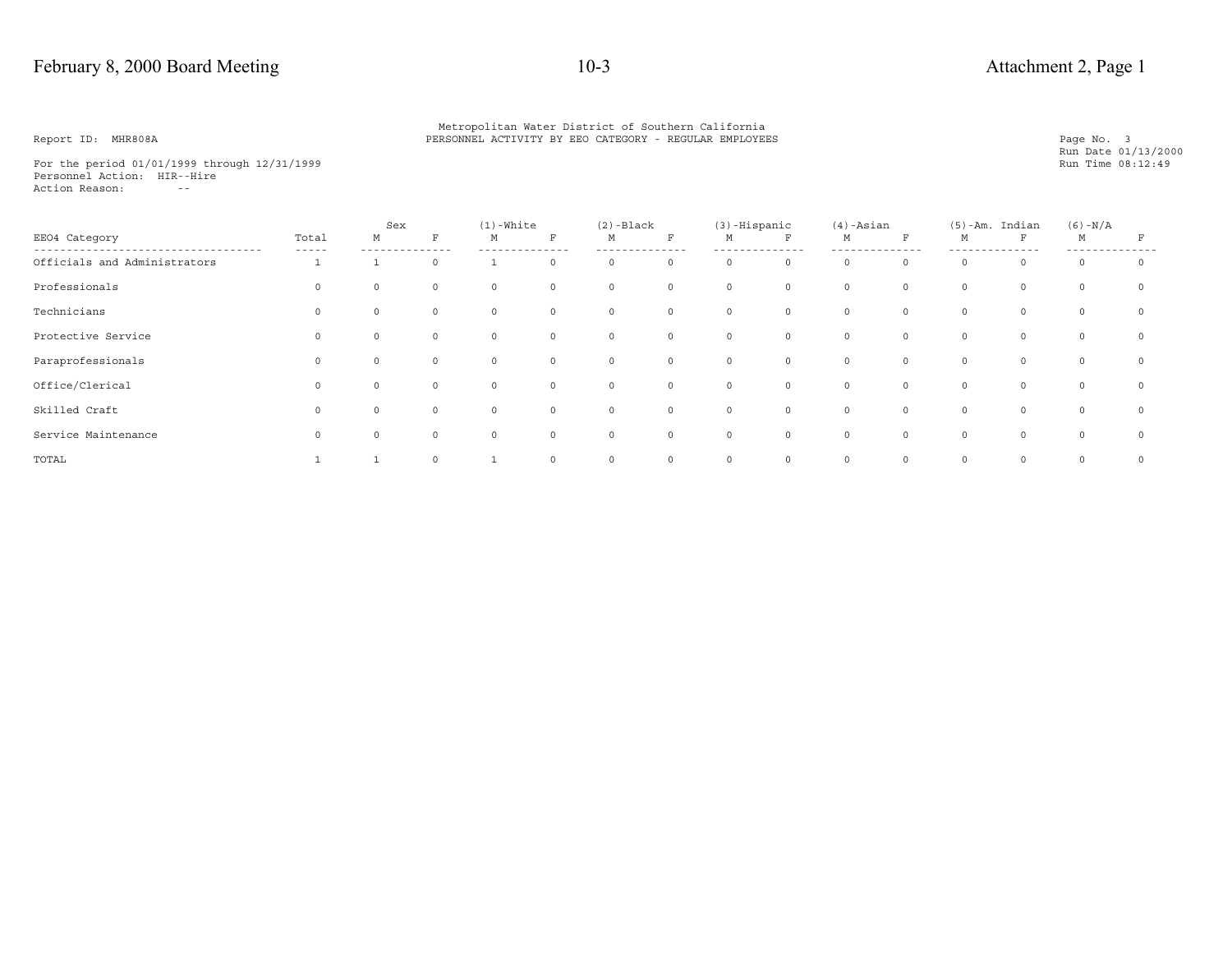For the period 01/01/1999 through 12/31/1999 Personnel Action: HIR--Hire Action Reason: HRP--New Hire - Replacement

|                              |                | Sex            |                | $(1)$ -White   |                 | $(2)$ -Black |                | $(3)$ -Hispanic |             | $(4)$ -Asian |                | $(5)$ -Am. | Indian      | $(6) - N/A$  |          |
|------------------------------|----------------|----------------|----------------|----------------|-----------------|--------------|----------------|-----------------|-------------|--------------|----------------|------------|-------------|--------------|----------|
| EE04 Category                | Total<br>----- | М              |                | M              | R               | М            | $\mathbf{F}$   | M               | F           | М            | F              | М          | $\mathbf F$ | M            |          |
| Officials and Administrators | 2              | $\mathfrak{D}$ | $\Omega$       |                | $\Omega$        | $\Omega$     | $\circ$        |                 | $\mathbf 0$ | $\Omega$     | $\Omega$       | $\Omega$   | 0           | $\Omega$     | $\Omega$ |
| Professionals                | 13             | 3              | 10             | 2              | $7\overline{ }$ | $\mathbf{1}$ | 1              | $\circ$         | $\circ$     | $\circ$      | $\overline{2}$ | $\circ$    | $\circ$     | $\circ$      | $\circ$  |
| Technicians                  | $\overline{4}$ |                | $\overline{3}$ | $\circ$        | $\circ$         | $\circ$      | $\circ$        |                 |             | $\circ$      | $\overline{2}$ | $\circ$    | $\circ$     | $\mathsf{O}$ | $\circ$  |
| Protective Service           | $\Omega$       | $\Omega$       | $\circ$        | $\circ$        | $\mathbf 0$     | $\circ$      | $\circ$        | $\circ$         | $\circ$     | $\circ$      | $\circ$        | $\circ$    | $\circ$     | $\circ$      | $\circ$  |
| Paraprofessionals            | $\Omega$       | $\Omega$       | $\circ$        | $\circ$        | $\circ$         | $\circ$      | $\circ$        | $\circ$         | $\circ$     | $\circ$      | $\circ$        | $\circ$    | $\circ$     | $\circ$      | $\circ$  |
| Office/Clerical              | 3              | $\circ$        | $\overline{3}$ | $\circ$        |                 | $\circ$      | $\overline{2}$ | $\circ$         | $\circ$     | $\circ$      | $\circ$        | $\circ$    | $\circ$     | $\circ$      | $\circ$  |
| Skilled Craft                | 4              |                |                | $\overline{3}$ |                 | $\circ$      | $\circ$        | $\circ$         | $\circ$     | $\circ$      | $\circ$        | $\Omega$   | $\circ$     | $\circ$      | $\circ$  |
| Service Maintenance          | $\Omega$       | $\circ$        | $\circ$        | $\circ$        | $\circ$         | $\circ$      | $\circ$        | $\circ$         | $\circ$     | $\circ$      | $\circ$        | $\circ$    | $\circ$     | $\circ$      | $\circ$  |
| TOTAL                        | 26             | 9              | 17             | 6              | 9               |              | 3              | $\overline{2}$  |             | $\circ$      | 4              | $\circ$    | $\circ$     | $\circ$      | $\circ$  |

Page No. 4<br>Run Date 01/13/2000<br>Run Time 08:12:49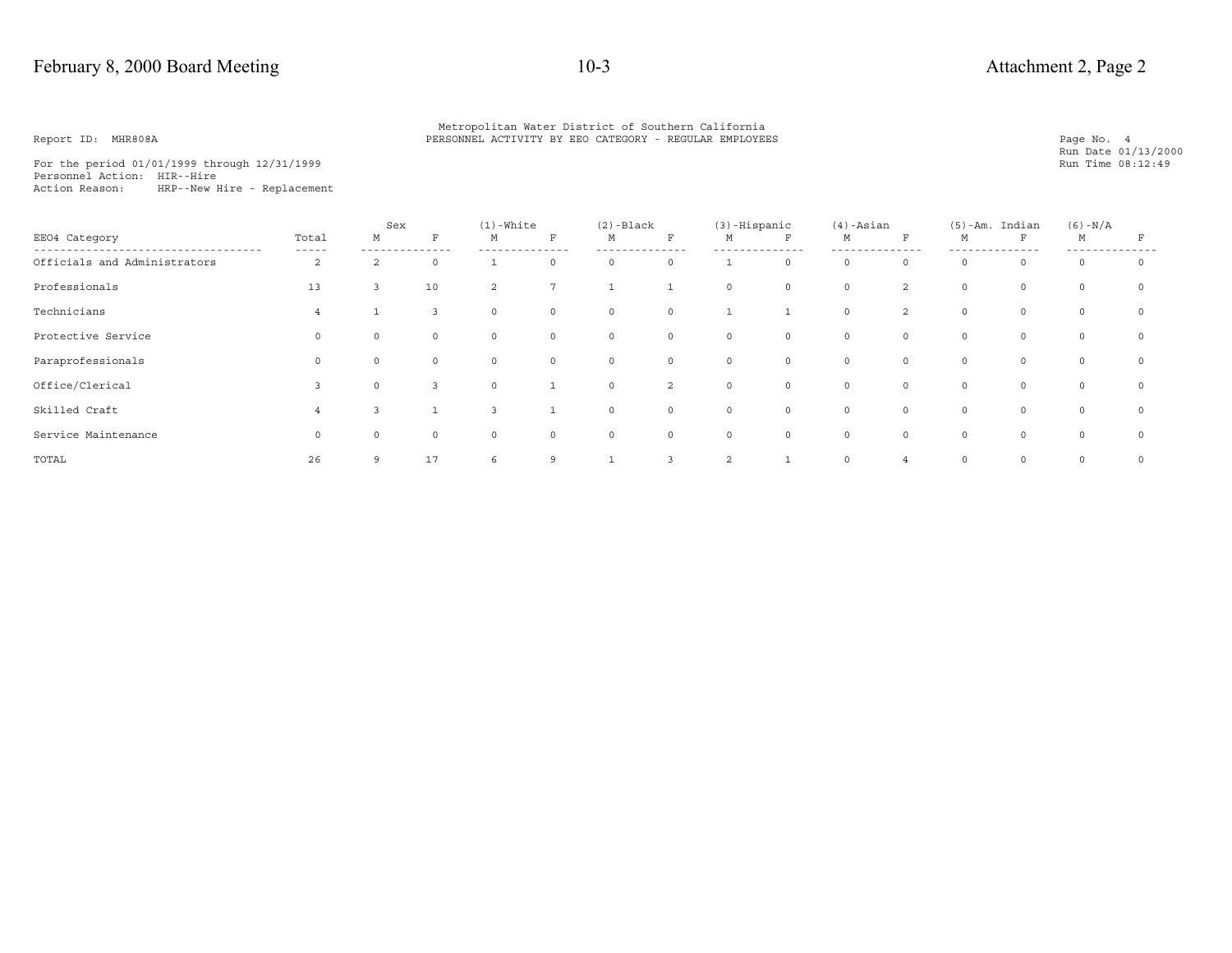## February 8, 2000 Board Meeting 10-3 Attachment 2, Page 3

### Metropolitan Water District of Southern California<br>PERSONNEL ACTIVITY BY EEO CATEGORY - REGULAR EMPLOYEE PERSONNEL ACTIVITY BY EEO CATEGORY - REGULAR EMPLOYEES

For the period 01/01/1999 through 12/31/1999 Personnel Action: HIR--HireAction Reason: NPS--New Position

|                              |                      | Sex           |                | $(1)$ -White   |              | $(2)$ -Black |             | $(3)$ -Hispanic |         | $(4)$ -Asian |          |          | $(5)$ -Am. Indian | $(6) - N/A$ |         |
|------------------------------|----------------------|---------------|----------------|----------------|--------------|--------------|-------------|-----------------|---------|--------------|----------|----------|-------------------|-------------|---------|
| EE04 Category                | Total<br>$- - - - -$ | М             | F              | М              | F            | М            | F           | М               | F       | М            | F        | М        | F                 | М           |         |
| Officials and Administrators | 2                    | $\mathcal{L}$ | 0              |                | $\circ$      | 0            | $\circ$     |                 | $\circ$ | $\mathbf 0$  | $\Omega$ | $\Omega$ | $\circ$           | $\circ$     | $\circ$ |
| Professionals                | 2                    |               |                | $\overline{0}$ | $\mathbf{1}$ | $\mathbf{1}$ | $\circ$     | $\circ$         | $\circ$ | 0            | $\circ$  | $\circ$  | $\circ$           | $\circ$     | 0       |
| Technicians                  | 3                    |               | $\overline{2}$ |                |              | $\circ$      |             | $\circ$         | $\circ$ | 0            | $\circ$  | $\circ$  | $\circ$           | $\circ$     | $\circ$ |
| Protective Service           |                      | 0             | $\circ$        | $\mathbb O$    | $\circ$      | $\circ$      | $\circ$     | $\circ$         | $\circ$ | $\circ$      | $\Omega$ | $\Omega$ | $\mathbf{0}$      | $\circ$     | $\circ$ |
| Paraprofessionals            |                      | $\circ$       |                | $\mathbf 0$    | $\mathbf{1}$ | $\circ$      | $\circ$     | $\circ$         | $\circ$ | $\circ$      | $\circ$  | $\circ$  | $\circ$           | $\circ$     | $\circ$ |
| Office/Clerical              | 2                    | $\circ$       | $\overline{2}$ | $\mathbf 0$    |              | $\circ$      |             | $\circ$         | $\circ$ | $\mathbf 0$  | $\circ$  | $\circ$  | $\circ$           | $\circ$     | $\circ$ |
| Skilled Craft                |                      | $\circ$       | $\circ$        | $\mathbb O$    | $\circ$      | $\circ$      | $\circ$     | $\circ$         | $\circ$ | $\circ$      | $\Omega$ | $\Omega$ | $\circ$           | $\circ$     | $\circ$ |
| Service Maintenance          |                      |               | $\circ$        | $\mathbf 0$    | $\circ$      | $\circ$      | $\mathbf 0$ |                 | $\circ$ | $\mathbf 0$  | $\Omega$ | $\Omega$ | $\Omega$          | $\circ$     | $\circ$ |
| TOTAL                        | 11                   | 5             | 6              | $\overline{2}$ |              |              | 2           | 2               | $\circ$ | $\circ$      | $\circ$  | $\circ$  | $\circ$           | $\circ$     | $\circ$ |

Page No. 5<br>Run Date 01/13/2000<br>Run Time 08:12:49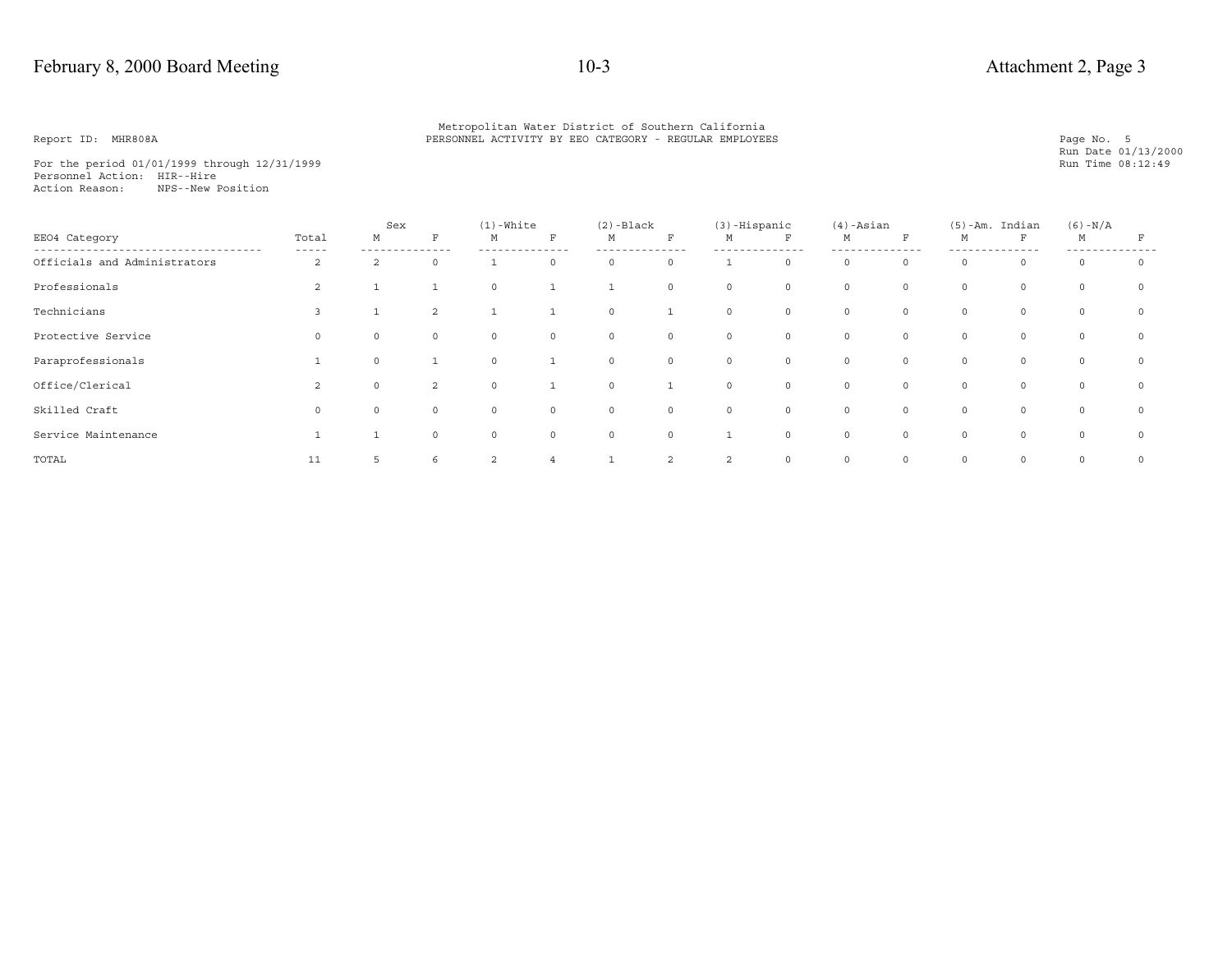Page No. 18<br>Run Date 01/13/2000<br>Run Time 08:12:49

For the period 01/01/1999 through 12/31/1999 Personnel Action: POS--Position Change Action Reason: RTE--Retirees & Separations

|                              |                | Sex      |          | $(1)$ -White |                | $(2)$ -Black |              | (3)-Hispanic |         | $(4)$ -Asian |         |              | $(5)$ -Am. Indian | $(6) - N/A$ |         |
|------------------------------|----------------|----------|----------|--------------|----------------|--------------|--------------|--------------|---------|--------------|---------|--------------|-------------------|-------------|---------|
| EE04 Category                | Total<br>----- | М        | R        | M            | F              | М            | F            | М            | F       | М            | R       | М            | F                 | M           | F       |
| Officials and Administrators | $\Omega$       |          |          | $\circ$      | $\mathbf 0$    | $\mathbf 0$  | $\circ$      | $\circ$      | $\circ$ | $\mathbf 0$  | $\circ$ | $\Omega$     | $\circ$           | $\mathbf 0$ | $\circ$ |
| Professionals                | 0              |          | $\Omega$ | $\circ$      | $\overline{0}$ | 0            | $\circ$      | $\circ$      | $\circ$ | $\circ$      | $\circ$ | 0            | $\circ$           | $\circ$     | $\circ$ |
| Technicians                  | $\Omega$       |          | $\Omega$ | $\circ$      | $\mathbf 0$    | $\circ$      | 0            | $\circ$      | $\circ$ | $\circ$      | $\circ$ | $\circ$      | $\circ$           | $\circ$     | $\circ$ |
| Protective Service           |                |          |          | $\circ$      | $\mathbb O$    | 0            | 0            | $\mathsf{O}$ | $\circ$ | $\mathbf 0$  | $\circ$ | 0            | $\circ$           | $\circ$     | $\circ$ |
| Paraprofessionals            | $\Omega$       |          | $\Omega$ | $\circ$      | $\mathbf 0$    | 0            | 0            | $\circ$      | $\circ$ | $\circ$      | $\circ$ | 0            | $\circ$           | $\circ$     | $\circ$ |
| Office/Clerical              | $\Omega$       | $\Omega$ | $\Omega$ | $\circ$      | $\mathbf 0$    | $\circ$      | $\mathsf{O}$ | $\circ$      | $\circ$ | $\circ$      | $\circ$ | $\mathsf{O}$ | $\circ$           | $\circ$     | $\circ$ |
| Skilled Craft                | $\Omega$       |          | $\Omega$ | $\circ$      | $\mathbb O$    | 0            | 0            | $\circ$      | $\circ$ | $\circ$      | $\circ$ | 0            | $\circ$           | $\circ$     | $\circ$ |
| Service Maintenance          | $\Omega$       |          | $\Omega$ | $\circ$      | $\mathbf 0$    | $\circ$      | $\circ$      | $\mathsf{O}$ | $\circ$ | $\mathbf 0$  | $\circ$ | $\Omega$     | $\circ$           | $\mathbf 0$ | $\circ$ |
| TOTAL                        | 113            | 73       | 41       | 43           | 25             | 8            | 5            | 12           | 5       | 5            | 6       | 3            | $\circ$           | $\circ$     | $\circ$ |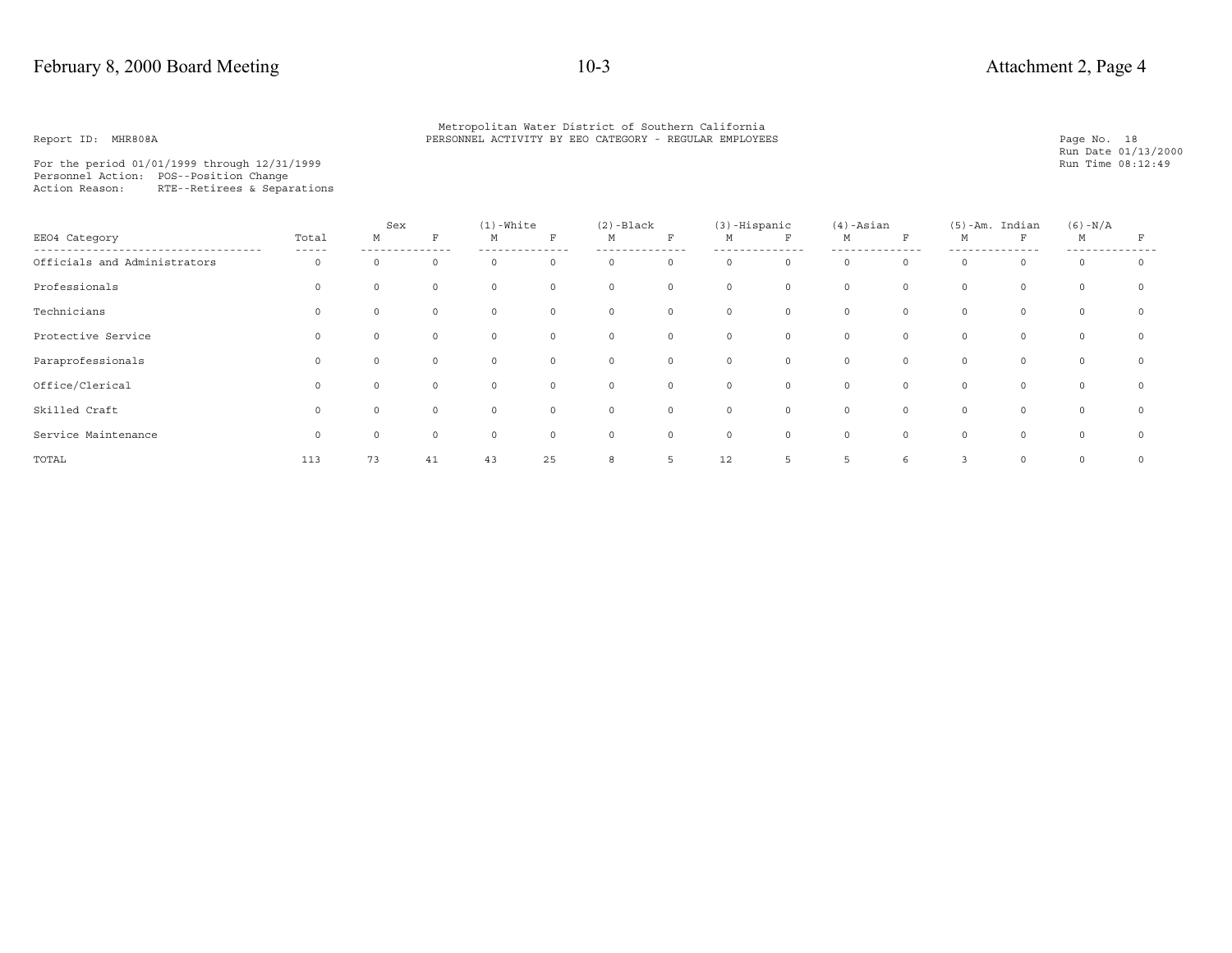## February 8, 2000 Board Meeting 10-3 Attachment 2, Page 5

### Metropolitan Water District of Southern California<br>PERSONNEL ACTIVITY BY EEO CATEGORY - REGULAR EMPLOYEE PERSONNEL ACTIVITY BY EEO CATEGORY - REGULAR EMPLOYEES

For the period 01/01/1999 through 12/31/1999 Personnel Action: PRO--PromotionAction Reason: BID--Job Bid

|                              |       | Sex            |              | $(1)$ -White |              | $(2)$ -Black |              | $(3)$ -Hispanic |                | $(4)$ -Asian |                |         | $(5)$ -Am. Indian | $(6) - N/A$ |            |
|------------------------------|-------|----------------|--------------|--------------|--------------|--------------|--------------|-----------------|----------------|--------------|----------------|---------|-------------------|-------------|------------|
| EE04 Category                | Total | М              | F            | М            | $\mathbf F$  | М            | $\mathbf F$  | M               | F              | М            | $\mathbf F$    | М       | $\mathbf{F}$      | M           | F          |
| Officials and Administrators |       | <sup>0</sup>   |              | $\circ$      |              | $\circ$      | $\circ$      | $\circ$         | $\circ$        | $\circ$      | $\Omega$       | $\circ$ | $\circ$           | $\circ$     | $\circ$    |
| Professionals                | 5     | $\overline{a}$ | $\mathbf{3}$ | 2            | $\circ$      | $\circ$      | $\mathbf{1}$ | $\circ$         | $\circ$        | $\mathbf 0$  | $\overline{2}$ | $\circ$ | $\circ$           | $\circ$     | $^{\circ}$ |
| Technicians                  | 2     |                |              | $\circ$      | $\mathbf{1}$ | $\circ$      | $\circ$      | 1               | $\circ$        | 0            | $\circ$        | $\circ$ | $\circ$           | $\circ$     | $^{\circ}$ |
| Protective Service           |       | $\Omega$       | $\circ$      | $\circ$      | $\circ$      | $\circ$      | $\circ$      | $\circ$         | $\mathbf 0$    | $\circ$      | $\circ$        | $\circ$ | $\circ$           | $\circ$     | $\Omega$   |
| Paraprofessionals            | 8     | $\circ$        | 8            | $\circ$      | $\mathbf{1}$ | $\circ$      | 2            | $\circ$         | $\overline{4}$ | $\mathbf{0}$ |                | $\circ$ | $\circ$           | $\circ$     | $^{\circ}$ |
| Office/Clerical              |       | $\circ$        |              | $\circ$      | $\circ$      | $\circ$      | $\mathbf{1}$ | $\circ$         | $\circ$        | $\circ$      | $\circ$        | $\circ$ | $\circ$           | $\circ$     | $^{\circ}$ |
| Skilled Craft                |       |                | $\circ$      | <b>T</b>     | 0            | $\circ$      | $\circ$      | $\circ$         | 0              | 0            | $\circ$        | $\circ$ | $\mathsf{O}$      | $\circ$     | $^{\circ}$ |
| Service Maintenance          |       |                | $\circ$      | $\circ$      | $\circ$      | $\mathsf{O}$ | $\circ$      | $\circ$         | $\circ$        | $\circ$      | $\Omega$       | $\circ$ | $\circ$           | $\circ$     | $^{\circ}$ |
| TOTAL                        | 18    | $\overline{4}$ | 14           | 3            | 3            | $\circ$      | 4            |                 |                | 0            | 3              | $\circ$ | $\circ$           | $\circ$     | $\Omega$   |

Page No. 23<br>Run Date 01/13/2000<br>Run Time 08:12:49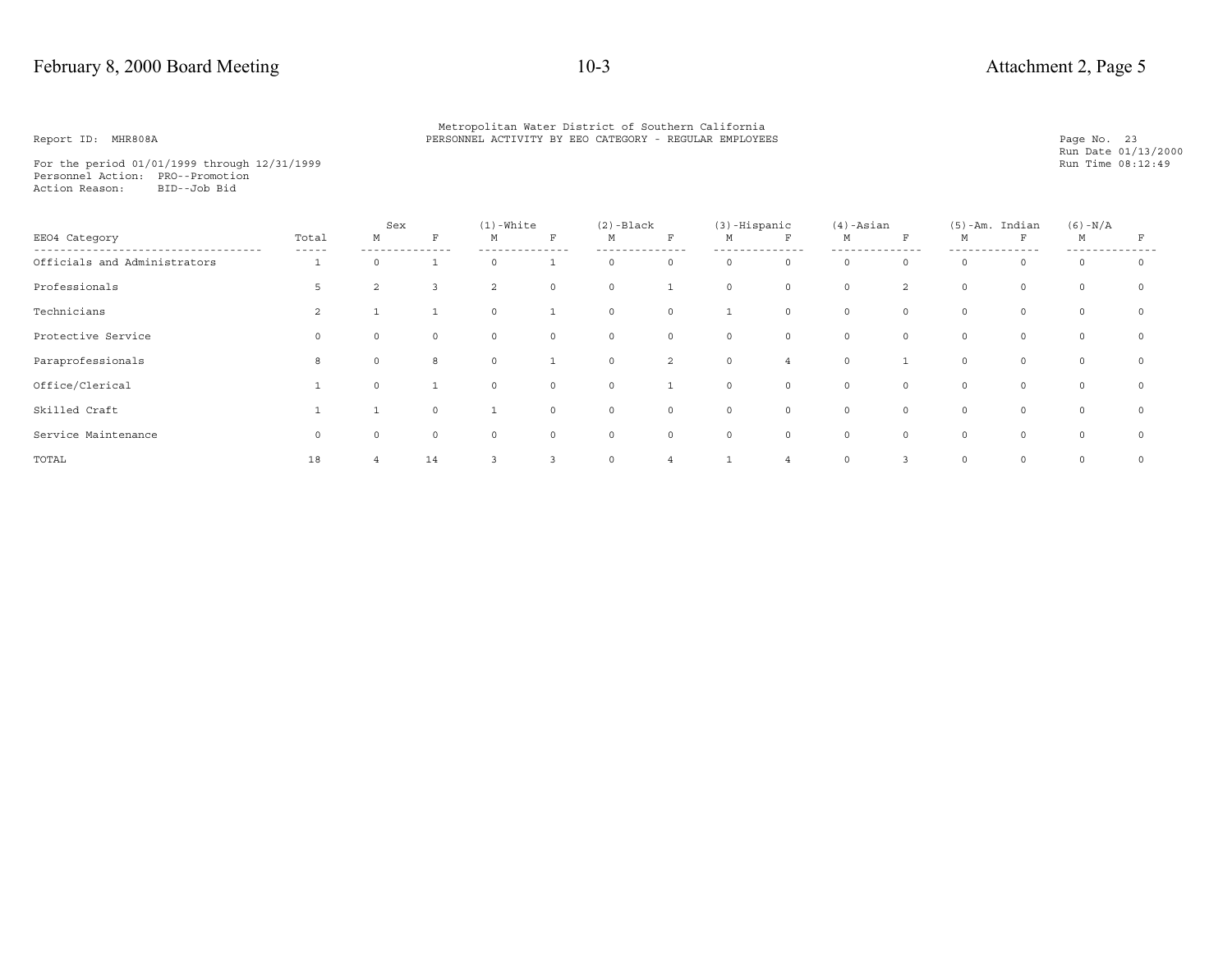For the period  $01/01/1999$  through  $12/31/1999$ Personnel Action: PRO--Promotion Action Reason: NCP--Normal Career Progression

|                              |                | Sex     |              | $(1)$ -White   |                           | $(2)$ -Black |              | $(3)$ -Hispanic |             | $(4)$ -Asian  |                | $(5)$ -Am. | Indian  | $(6) - N/A$ |             |
|------------------------------|----------------|---------|--------------|----------------|---------------------------|--------------|--------------|-----------------|-------------|---------------|----------------|------------|---------|-------------|-------------|
| EE04 Category                | Total<br>----- | М       |              | M              | $\boldsymbol{\mathrm{F}}$ | М            | $\mathbf F$  | М               | F           | М             | F              | М          | F       | M           | F           |
| Officials and Administrators |                |         | $\Omega$     |                | $\Omega$                  | $\circ$      | $\mathsf{O}$ | $\circ$         | $\mathbf 0$ | $\Omega$      | $\Omega$       | $\Omega$   | $\circ$ | $\circ$     | $\circ$     |
| Professionals                | 16             | 8       | 8            | $\overline{4}$ | 5                         | $\circ$      | $\circ$      | $\circ$         |             | 4             | $\overline{a}$ | $\circ$    | $\circ$ | $\circ$     | $\mathbf 0$ |
| Technicians                  | 19             | 16      | $\mathbf{3}$ | 10             | 2                         | $\mathbf{1}$ | $\circ$      | 5               |             | $\circ$       | $\circ$        | $\circ$    | $\circ$ | $\circ$     | $\circ$     |
| Protective Service           | $\Omega$       | $\circ$ | $\circ$      | $\circ$        | $\circ$                   | $\circ$      | $\circ$      | $\circ$         | $\circ$     | $\circ$       | $\circ$        | $\circ$    | $\circ$ | $\circ$     | $\circ$     |
| Paraprofessionals            | 4              |         |              | $\circ$        | 3                         | $\circ$      | $\circ$      | $\circ$         | $\mathbf 0$ |               | $\circ$        | $\circ$    | $\circ$ | $\circ$     | $\mathbf 0$ |
| Office/Clerical              |                | $\circ$ |              | $\circ$        |                           | $\circ$      |              | $\circ$         | $\circ$     | $\circ$       |                | $\circ$    | $\circ$ | $\circ$     | $\circ$     |
| Skilled Craft                | 11             | 10      |              | 5              |                           | $\mathbf{1}$ | $\circ$      | $\overline{4}$  | $\mathbb O$ | $\mathbf 0$   | $\circ$        | $\circ$    | 0       | $\circ$     | $\mathbf 0$ |
| Service Maintenance          | $\Omega$       |         | $\Omega$     | $\mathbf 0$    | $\mathbf 0$               | $\circ$      | $\circ$      | $\circ$         | $\mathbf 0$ | $\circ$       | 0              | $\Omega$   | $\circ$ | $\circ$     | $\circ$     |
| TOTAL                        | 54             | 36      | 18           | 20             | 12                        | 2            |              | 9               | 2           | $\mathcal{D}$ | 3              | $\circ$    | $\circ$ | $\circ$     | $\circ$     |

Page No. 24<br>Run Date 01/13/2000<br>Run Time 08:12:49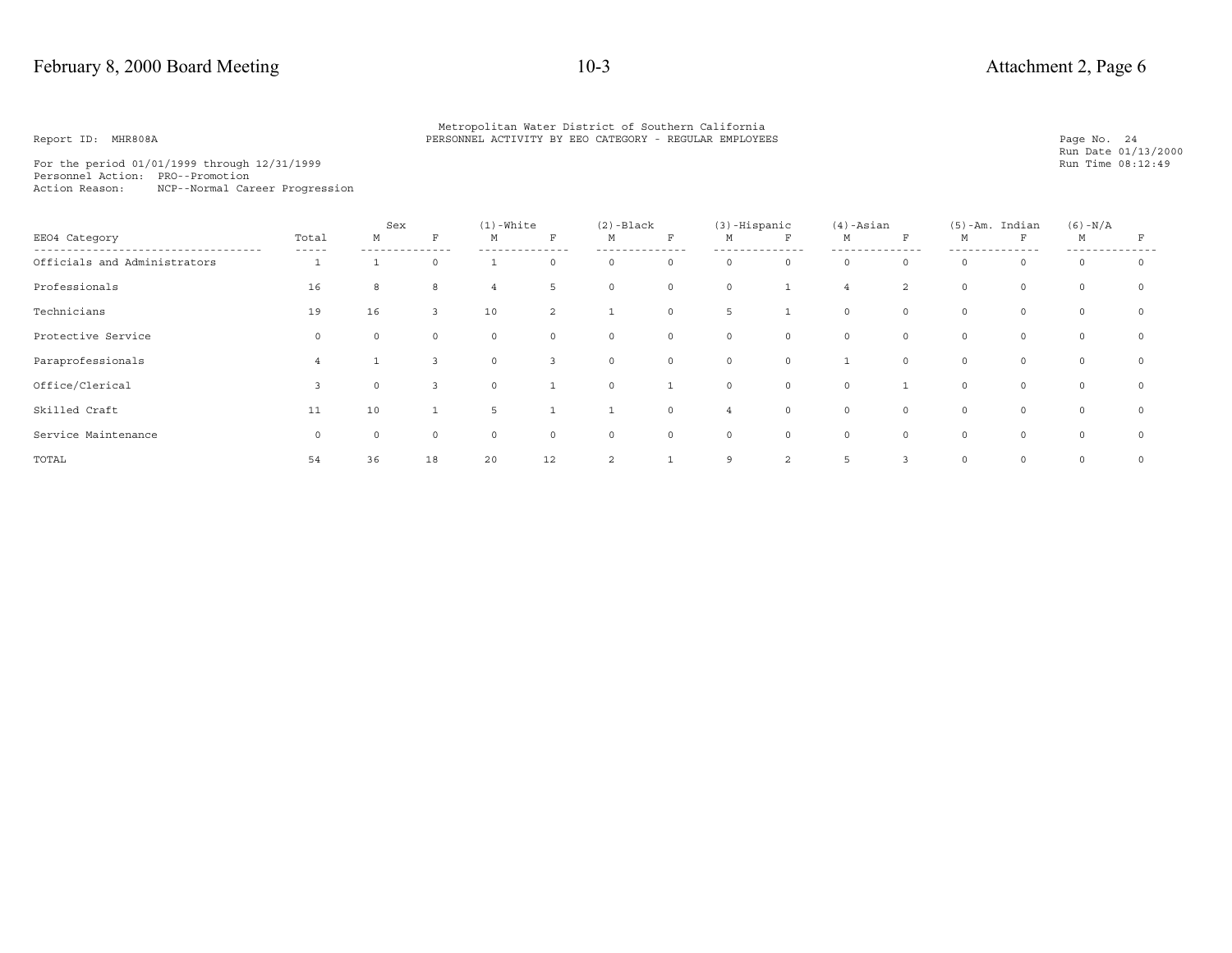For the period  $01/01/1999$  through  $12/31/1999$ Personnel Action: PRO--Promotion Action Reason: OCP--Out of Career Progression

|                              |                      | Sex      |                | $(1)$ -White            |             | $(2)$ -Black |             | (3)-Hispanic |                | $(4)$ -Asian |              |         | $(5)$ -Am. Indian | $(6) - N/A$ |         |
|------------------------------|----------------------|----------|----------------|-------------------------|-------------|--------------|-------------|--------------|----------------|--------------|--------------|---------|-------------------|-------------|---------|
| EE04 Category                | Total<br>$- - - - -$ | М        | F              | М                       | $\mathbf F$ | М            | $\mathbf F$ | M            | F              | М            | F            | М       | F                 | М           |         |
| Officials and Administrators | 3                    |          | $\overline{2}$ |                         | 2           | $\circ$      | $\circ$     | $\circ$      | $\circ$        | $\Omega$     | 0            | $\circ$ | $\circ$           | $\circ$     | $\circ$ |
| Professionals                | 2                    | $\circ$  | 2              | $\circ$                 | $\mathbb O$ | $\circ$      | $\circ$     | $\circ$      | $\overline{a}$ | $\circ$      | 0            | $\circ$ | $\circ$           | $\circ$     | $\circ$ |
| Technicians                  | 4                    | 4        | $\circ$        | $\overline{\mathbf{3}}$ | $\mathbb O$ | $\circ$      | $\circ$     |              | $\circ$        | $\circ$      | 0            | $\circ$ | $\circ$           | $\circ$     | $\circ$ |
| Protective Service           | $\Omega$             | $\Omega$ | $\Omega$       | $\circ$                 | $\mathbf 0$ | $\circ$      | $\circ$     | $\circ$      | $\circ$        | $\Omega$     | $\Omega$     | $\circ$ | $\circ$           | $\Omega$    | $\circ$ |
| Paraprofessionals            | $\Omega$             | $\Omega$ | $\circ$        | $\circ$                 | $\mathbb O$ | $\circ$      | $\circ$     | $\circ$      | $\circ$        | $\mathbf 0$  | $\mathsf{O}$ | $\circ$ | $\circ$           | $\circ$     | $\circ$ |
| Office/Clerical              | 3                    | $\circ$  | $\overline{3}$ | $\circ$                 | <b>T</b>    | $\circ$      | 1           | $\circ$      | $\mathbf{1}$   | $\mathbf 0$  | 0            | $\circ$ | $\circ$           | $\circ$     | $\circ$ |
| Skilled Craft                | $\Omega$             | $\Omega$ | $\Omega$       | $\circ$                 | $\circ$     | $\circ$      | $\circ$     | $\circ$      | $\circ$        | $\Omega$     | $\Omega$     | $\circ$ | $\Omega$          | $\Omega$    | $\circ$ |
| Service Maintenance          | $\Omega$             | $\Omega$ | $\Omega$       | $\circ$                 | $\mathbf 0$ | $\circ$      | $\circ$     | $\circ$      | $\circ$        | $\mathbf 0$  | $\circ$      | $\circ$ | $\circ$           | $\circ$     | $\circ$ |
| TOTAL                        | 12                   | 5        | 7              | $\overline{4}$          | 3           | $\circ$      | <b>T</b>    |              | 3              | $\mathbf 0$  | 0            | 0       | $\circ$           | $\circ$     | $\circ$ |

Page No. 25<br>Run Date 01/13/2000<br>Run Time 08:12:49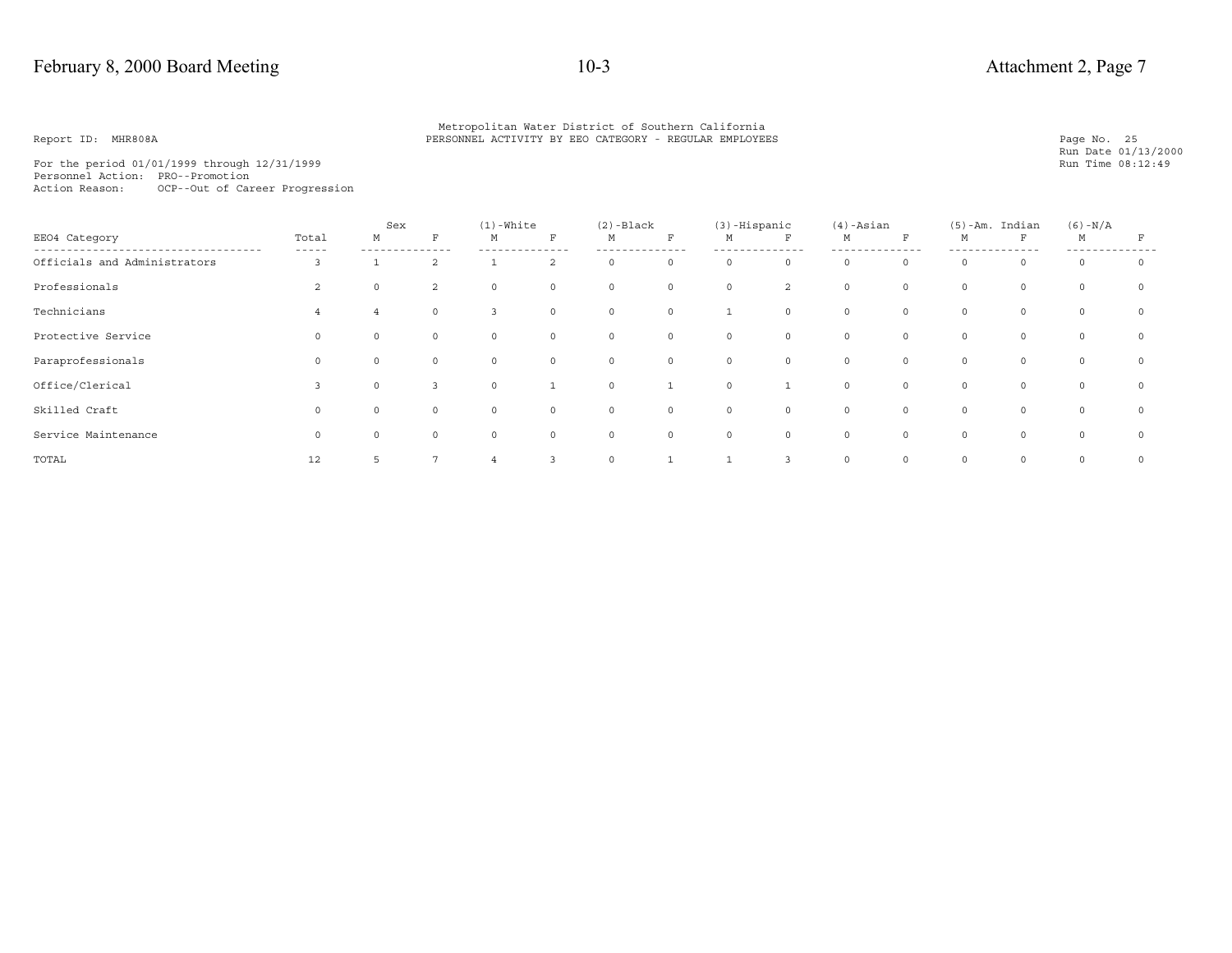For the period 01/01/1999 through 12/31/1999 Personnel Action: PRO--Promotion Action Reason: TTR--Job Bid - Temp To Regular

|                              |                | Sex            |                | $(1)$ -White   |              | $(2)$ -Black |                | $(3)$ -Hispanic |             | $(4)$ -Asian |          |          | $(5)$ -Am. Indian | $(6) - N/A$ |         |
|------------------------------|----------------|----------------|----------------|----------------|--------------|--------------|----------------|-----------------|-------------|--------------|----------|----------|-------------------|-------------|---------|
| EE04 Category                | Total<br>----- | М              | F              | М              | $\mathbf F$  | М            | $\mathbf F$    | M               | F           | М            | F        | М        | $\mathbf{F}$      | М           | F       |
| Officials and Administrators | 0              | $\Omega$       | 0              | $\mathbf 0$    | $\circ$      | 0            | $\circ$        | $\circ$         | $\mathbf 0$ | 0            | $\circ$  | $\Omega$ | $\circ$           | $\circ$     | $\circ$ |
| Professionals                |                | $\overline{a}$ |                | 2              |              | $\circ$      | $\circ$        | $\circ$         | $\circ$     | $\circ$      | $\circ$  | $\circ$  | $\circ$           | $\circ$     | $\circ$ |
| Technicians                  | 2              | 2              | $\circ$        | 2              | 0            | $\circ$      | $\circ$        | $\circ$         | $\circ$     | 0            | 0        | $\circ$  | $\circ$           | $\mathbb O$ | 0       |
| Protective Service           |                | 0              | $\circ$        | $\mathbf 0$    | $\circ$      | $\circ$      | $\circ$        | $\circ$         | $\circ$     | $\circ$      | $\circ$  | $\circ$  | $\circ$           | $\circ$     | $\circ$ |
| Paraprofessionals            | $\mathfrak{D}$ | $\circ$        | $\overline{a}$ | $\overline{0}$ | $\circ$      | $\circ$      | $\overline{a}$ | $\circ$         | $\circ$     | $\circ$      | $\circ$  | $\circ$  | $\circ$           | $\circ$     | $\circ$ |
| Office/Clerical              | 2              |                |                | $\mathbf 0$    | $\circ$      | $\circ$      | $\circ$        | $\mathbf{1}$    | ш.          | 0            | $\circ$  | $\circ$  | $\circ$           | $\mathbb O$ | $\circ$ |
| Skilled Craft                |                | $\Omega$       | $\circ$        | $\mathbf 0$    | $\mathbf 0$  | $\circ$      | $\circ$        | $\circ$         | $\circ$     | $\mathbf 0$  | $\Omega$ | $\Omega$ | $\Omega$          | $\Omega$    | $\circ$ |
| Service Maintenance          | $\mathfrak{D}$ |                |                | $\overline{1}$ | $\mathbf{1}$ | $\circ$      | $\circ$        | $\circ$         | $\circ$     | $\circ$      | $\circ$  | $\circ$  | $\circ$           | $\circ$     | $\circ$ |
| TOTAL                        | 11             | 6              | 5              | 5              | 2            | 0            | 2              |                 |             | 0            | $\circ$  | $\circ$  | $\circ$           | $\circ$     | $\circ$ |

Page No. 26<br>Run Date 01/13/2000<br>Run Time 08:12:49